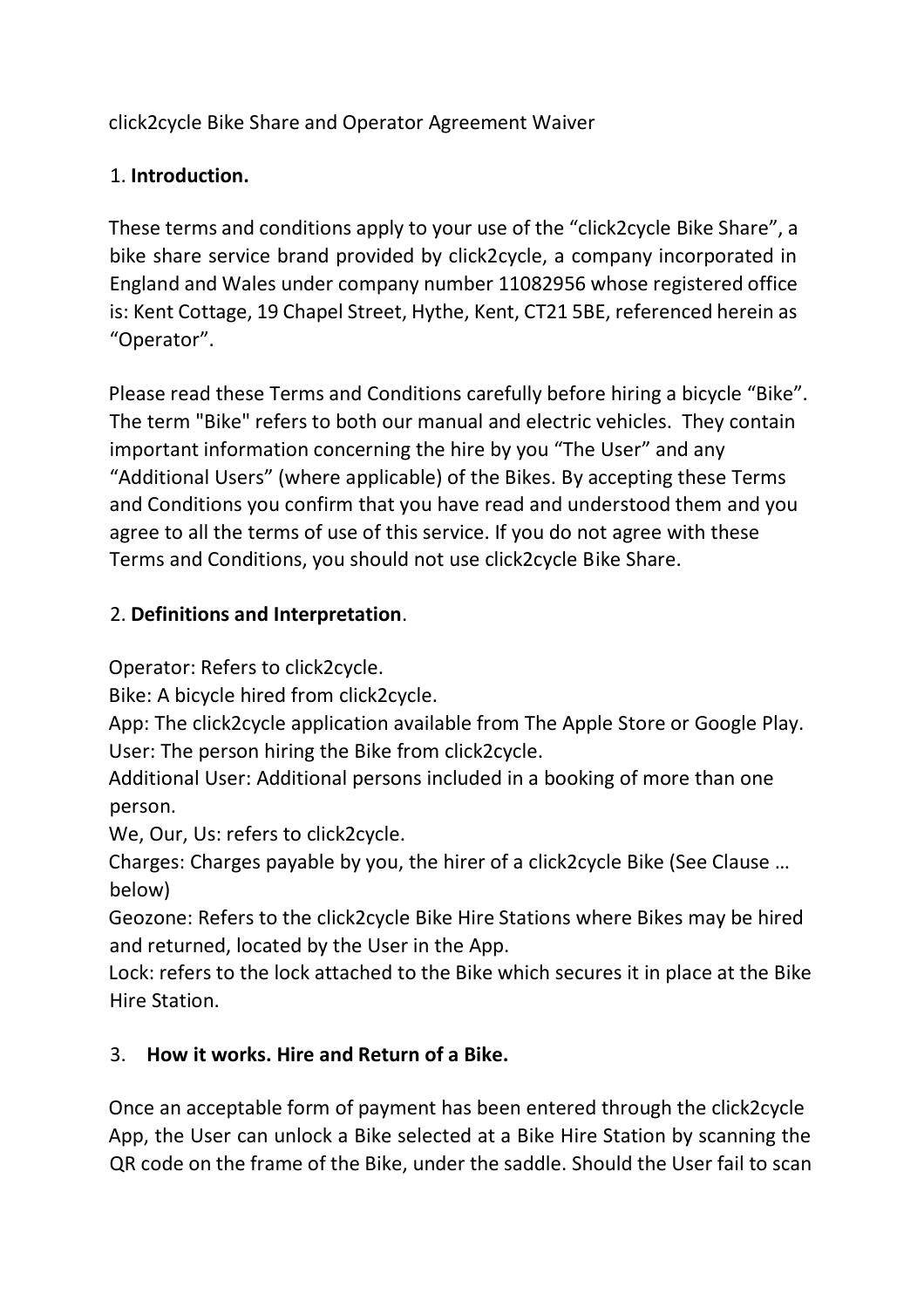the QR code correctly, the Bike has an identification number which can be entered manually on the App.

The rental begins when the lock is unlocked from its dock and ends when the Bike is returned to any of the Bike Hire Stations in the click2cycle network; secured in place and the lock is locked correctly.

## **Pre-Authorisation / Deposit**

click2cycle need to take a deposit for the bikes that you hire. Deposits are taken as a pre-authorisation on a credit / debit card.

### **What is a pre-authorisation?**

Credit / Debit cards are pre-authorised prior to your hire starting. A preauthorisation is a temporary hold of a specific amount on a credit / debit card. The amount is dependent on what you are hiring and is in line with our deposit rates below.

A pre-authorisation guarantees us that the funds are available to pay for any charges incurred (including the cost of the hire). This also includes losses and damage at full retail prices plus labour as per our Hire Terms & Conditions.

A pre-authorisation is not a charge and no funds have been debited from your account. Funds are 'ring fenced' against expenditure for the duration of the pre-authorisation.

Customers' banks are responsible for the maintenance and management of the pre-authorisation process, so should you have any queries regarding your preauthorisation or any part of the process, then please contact your bank directly.

### **When does the pre-authorisation get released from the card?**

We 'complete' a pre-authorisation transaction on your return for the applicable hire charge plus any extras if required.

The balance of any pre-authorisation is released at this point but depending on your card company it can take up to 10 days to clear in your account. However, in our experience, we have found that the deposit can be returned within a 24 hour window. We cannot be held responsible for funds not clearing immediately and we advise that you ensure that you have sufficient funds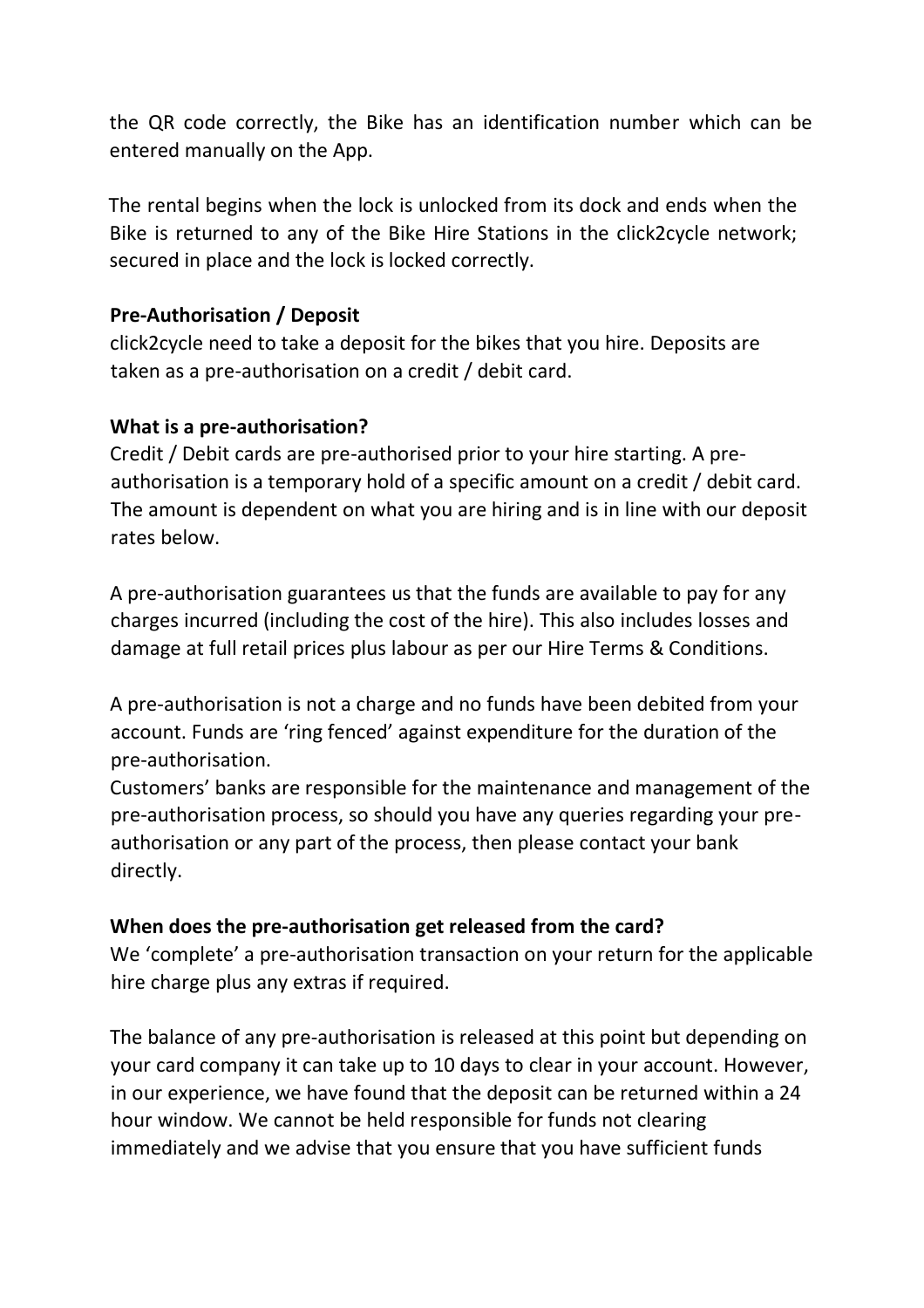available for any outgoings that you may have during this period prior to undertaking a pre-authorisation.

#### **Pre-authorisation / Deposit Rates**

Manual Bikes = £40 Pre-Auth will not be required if your in-app wallet balance is £40 or greater. This is the equivalent to an 8x hour Pay As You Go bike hire.

Electric Bikes = £56 Pre-Auth will not be required if your in-app wallet balance is £56 or greater. This is the equivalent to an 8x hour Pay As You Go e-bike hire.

#### 4. **Additional Users.**

The User must ensure that each Additional User understands and agrees to these Terms and Conditions.

Where provided for in the App, the User may hire up to 4 Bikes for use by Additional Users.

#### 5. **Bike Rental Plans and Fees.**

The Operator offers 2 payment plans: "Pay-as-you-go" and a half / full day "Explorer Pass." The "Pay-as-you-go" follows a pay per single use concept.

#### 5.1 **Rental Payment plans**

5.1.1 The bike 'Pay-as-you-go' option costs £5 for the first hour and each subsequent period of 30 minutes costs £1.50. Charges will be rounded up to the nearest 30 minutes after the initial 60 minute period. The e-bike 'Pay-as-you-go' option costs £7 for the first hour and each subsequent period of 30 minutes costs £3.00. Charges will be rounded up to the nearest 30 minutes after the initial 60 minute period.

5.1.2 The 'Explorer' passes are limited to one per day and must be used within 30 days of purchase.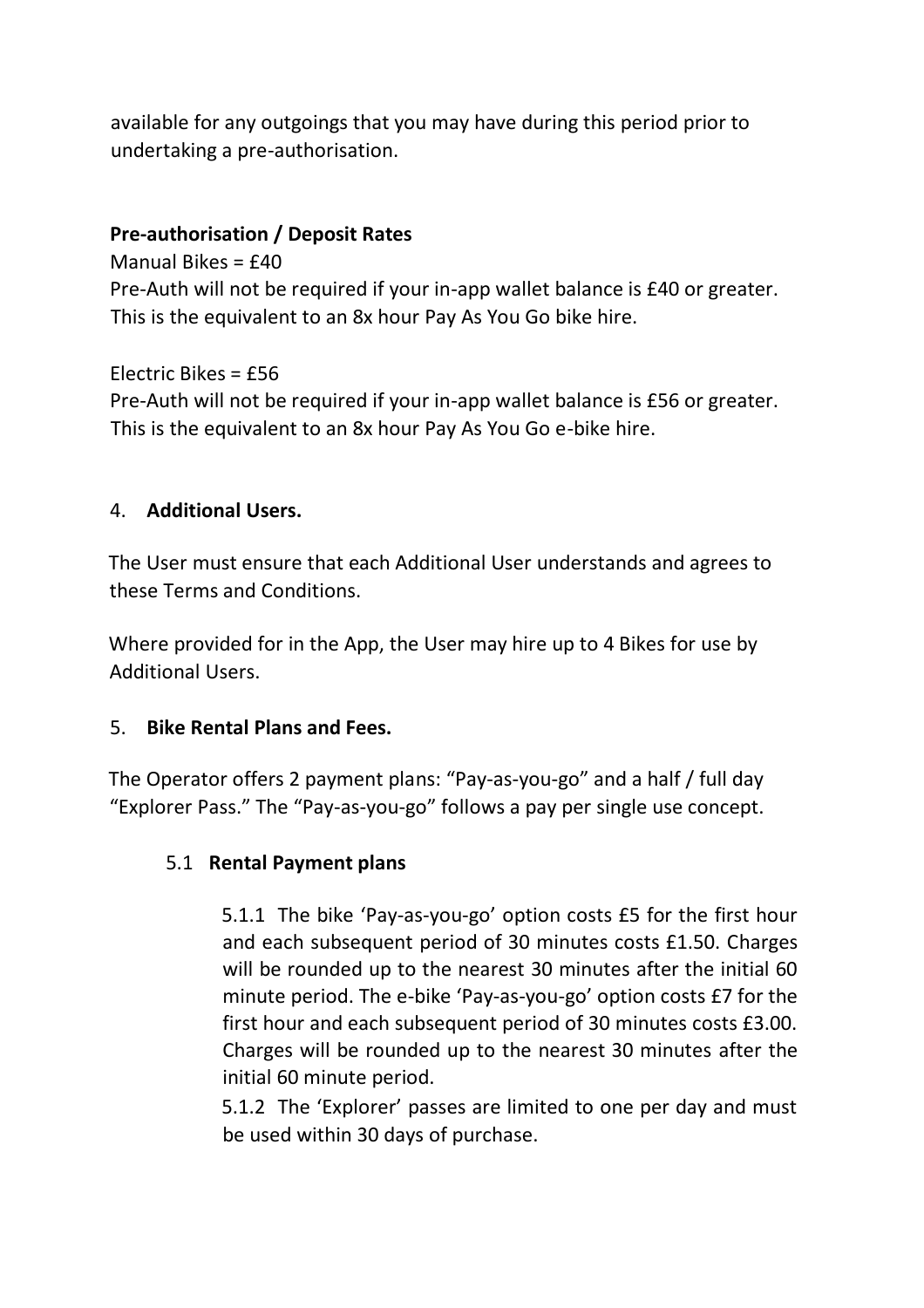5.1.3 The User's rental time cannot be carried over from one day to the next. 5.1.4 Any unused minutes will expire.

5.1.5 The period of use will be assessed from the data provided by our systems which shall be proof of the User's and each Additional User's period of use.

# 5.2 **Payment by credit or debit card.**

5.2.1 The User must upload valid credit or debit card details on signing in to the click2cycle App in order to be able to rent a Bike. The User represents and warrants the Operator that the User is authorised to use the card details supplied.

5.2.2 The User authorises the Operator to charge the credit or debit card supplied through the App for all fees in respect of this agreement. If the credit or debit card details are declined, the User must update the payment information with alternative card details before a Bike can be hired.

# 5.3 **Maximum time limit for Rental.**

The user must return the Bike to a click2cycle Bike Hire Station no later than 12 hours from the start of the rental. Beyond this time, the Operator may deem the Bike to be missing or stolen and will charge the User the replacement fee of £895 (manual bike) or £2650 (e-bike).

# 5.4 **Repair charge.**

If a Bike is damaged during the User's rental period, further than normal wear and tear, whether by negligent or intentional means on the part of the User; the User will be charged the cost of the repair of the damage.

# 5.5 **Stolen Bike charge.**

If the User leaves the Bike unlocked or unattended and it is stolen, the Operator may charge the User a replacement fee of £895 (manual bike) or £2560 (e-bike).

# 5.6 **Violations.**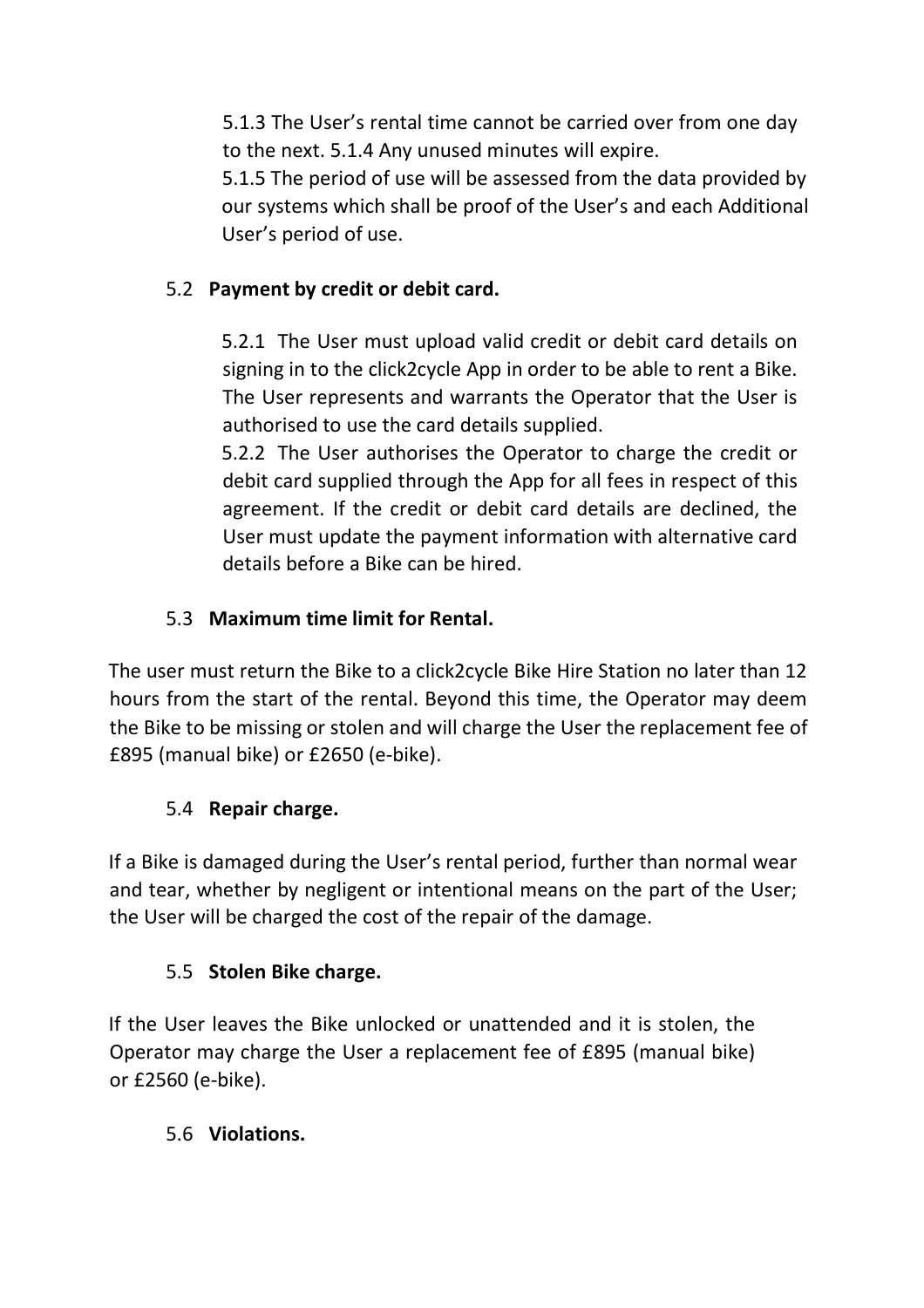The User shall be totally responsible and shall indemnify the Operator, for any fines or fees incurred against the Bike or Operator during the User's rental period as a result of illegal parking or violation of traffic laws. The user is responsible for payment of all such fines and violations. The User agrees to pay the Operator for any costs or legal fees for the administration, pursuing and/or defence of any such claims.

## 6. **Availability of the App and the Bikes.**

- 6.1 The operator's service may from time to time become unavailable due to technical , weather or other issues, beyond our control.
- 6.2 We reserve the right to withdraw availability for the Bikeshare without prior notice.
- 6.3 We cannot guarantee to have Bike availability at the Bike Hire Station chosen by the User, particularly during the most popular times of use.
- 6.4 We cannot guarantee to have enough chains to lock the Bike securely in the Geozone if all the Bike places are filled. If the User cannot lock the Bike securely, the User must report the situation to the Operator using the contact details found at the Bike Hire Station; on the map provided or on the Bike itself. The User should then follow any instructions given by the Operator.

### 7. **Acknowledgements and Agreements.**

Use of the click2cycle Bikeshare scheme is conditional upon the following:

- 7.1 The User must be aged 18 or over.
- 7.2 The User must be fit enough and capable of operating and riding a Bike. 7.3 The User is aware of the risk of accidents whilst riding a Bike from road conditions, obstacles, pedestrians, motorists and other road users and agrees to pay attention and take due care to avoid such accidents.
- 7.4 The User understands that failure to wear a protective helmet or to use the Bike in a competent manner may result in bodily injury.
- 7.5 Although not a legal requirement, the User is solely responsible for obtaining and wearing a helmet and protective clothing.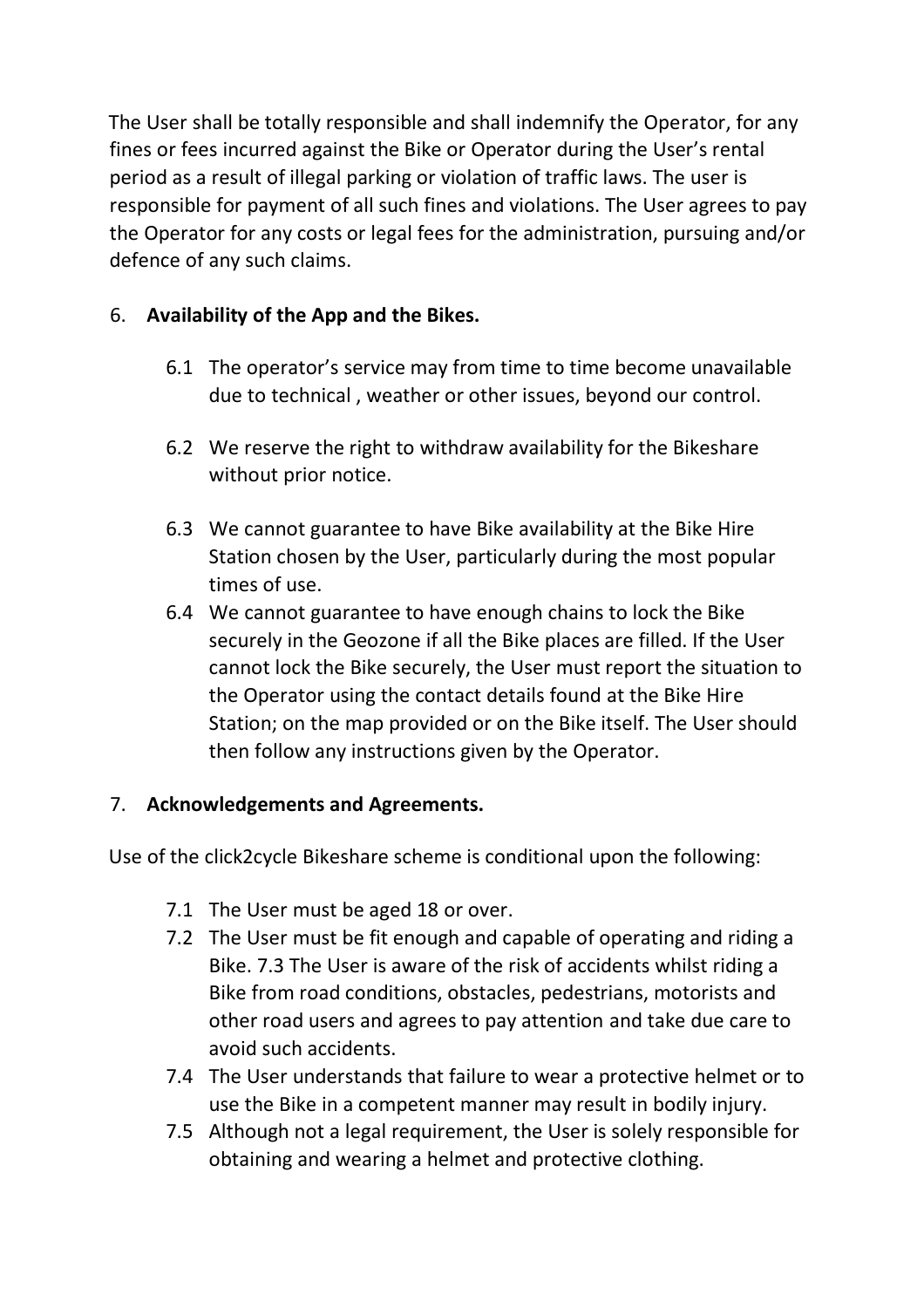- 7.6 The User shall thoroughly inspect the Bike before hire including: tires, brakes, gears, saddle, pedals lights and frame, reporting any issues to click2cycle.
- 7.7 The User shall adjust the saddle to the appropriate height prior to use.
- 7.8 The User will abide by the Highway Code as it applies to cyclists.
- 7.9 The User will be responsible for and take reasonable care of the Bike which will remain the property of click2cycle at all times.
- 7.10 The User will return the Bike in the same condition as when received.
- 7.11 The User shall contact the Operator and emergency services immediately in the event of theft of the Bike or accident which results in personal injury.

## 8. **Restricted Uses**

The User agrees NOT to do any of the following:

- 8.1 Hire a Bike if under the age of 18.
- 8.2 Hire a bike if the User has any physical or mental condition which restricts the safe use of the Bike.
- 8.3 Hire a bike while carrying any item that impedes the User's ability to ride the Bike.
- 8.4 Hire a bike whilst under the influence of alcohol, drugs or any other substance which impairs the User's ability to safely ride a Bike.
- 8.5 Use a mobile phone or other device to send or receive text messages or phone calls or to play music which would distract the User from safely operating the Bike.
- 8.6 Allow any other person to use the Bike or allow more than one person to be carried on the Bike.
- 8.7 Use a Bike that is defective or in need of repair.
- 8.8 Continue to the use the Bike if it should become defective.
- 8.9 Use the Bike for tricks, racing, jumping or stunt riding.
- 8.10 Use the Bike for commercial purposes.
- 8.11 Tow, pull, carry or push any person or object with a Bike.
- 8.12 Remove any accessories, branding, parts or components of any Bike.
- 9. **Helmets.**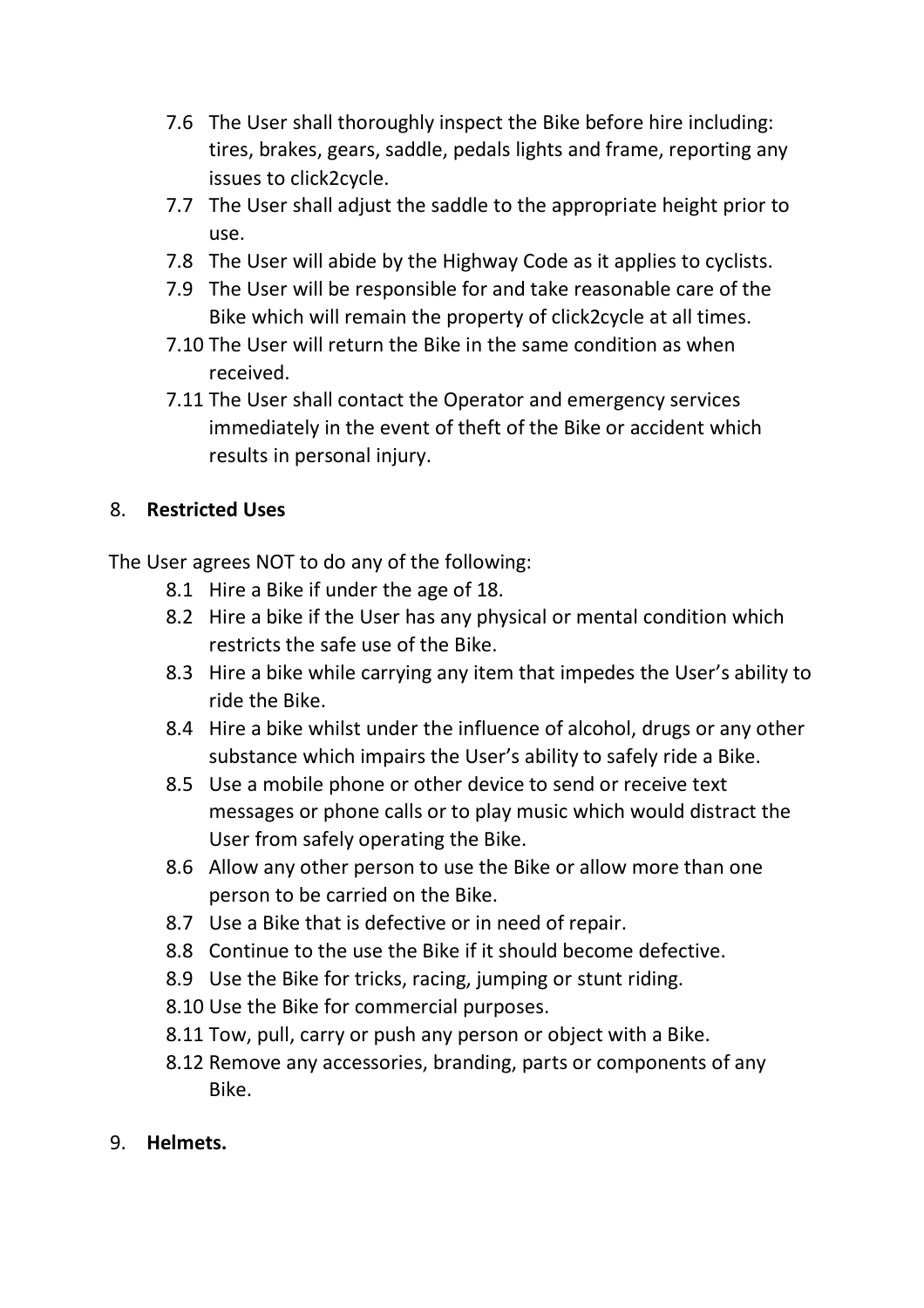- 9.1 The Operator is under no obligation to provide the User with safety helmets or other protection gear. However, we may make some helmets available to Users and Additional Users (at their sole discretion) at selected Bike Hire Stations where they can be safely stored within the premises of the Host Station.
- 9.2 If the User and any additional Users do opt to use the stated optional safety equipment, the User and Additional Users must carefully inspect the helmets and if any defects or damage is found must not use them.
- 9.3 The User accepts that in the event of an accident, the wearing of a helmet does not eliminate the risk of bodily injury.

### 10. **Insurance.**

- 10.1 The Operator does not provide insurance to the User or any Additional Users in respect of hiring a Bike from click2cycle. The Operator recommends that the User and any Additional Users take out their own insurance for the hire and use of the Bike.
- 10.2 In the event of an accident which causes injury to the User or other persons or damage to something whilst using the Bike, the User must stop the ride and contact the Operator immediately.

### 11. **Means of payment.**

- 11.1 Payment must be by debit or credit card. Cash is not accepted.
- 11.2 The User agrees to upload credit or debit card details via the App which will be used by the Operator to charge the User for the hire of the Bike.
- 11.3 Upon hiring a Bike, the User agrees to the collection of the relevant fees for the hire of the Bike including without reservation, any additional charges as set out in clause 5.3, 5.4, 5.5 and 5.6.

Stripe works with thousands of banks worldwide. When storing customers' details, Stripe sends a request to the issuing bank for either £0 or a £5 authorisation to verify that the card is issued and the bank will allow it to be authorised. You may or may not see this £5 authorisation item on your bank statement depending on the bank you are using. The important thing to remember is that this is not a charge and it will disappear from customers'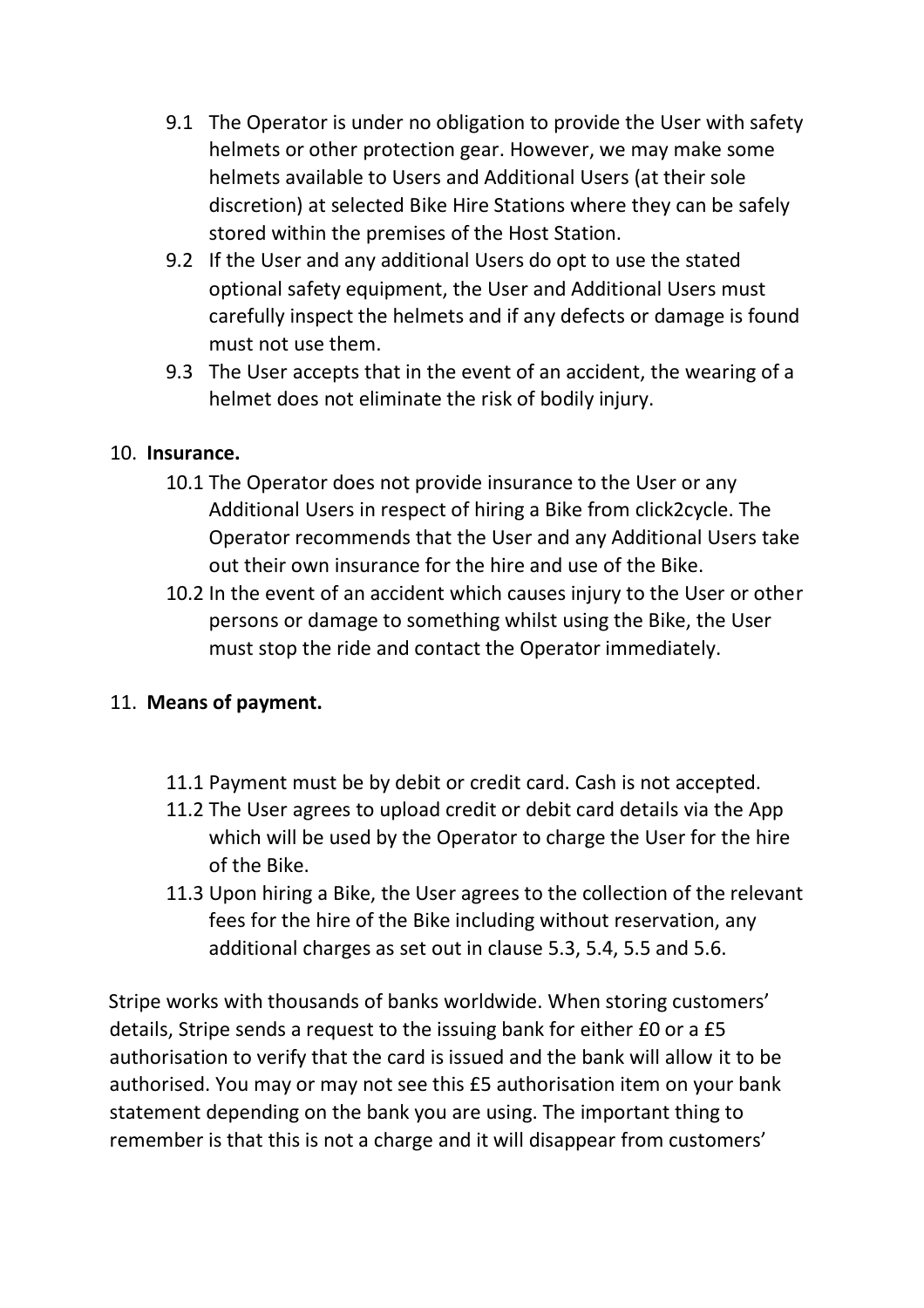statements, depending on the bank anywhere between a few minutes and a few days.

# 12. **Limitation of Liability.**

- 12.1 Nothing in these Terms and Conditions excludes or limits our liability for death or personal injury arising from our negligence, our fraud or fraudulent misrepresentation, or any other liability that cannot be excluded by limited or English law.
- 12.2 Subject to clause 12.1, if we fail to comply with these Terms and Conditions, we may be responsible for loss or damage you suffer that is a foreseeable result of our breach but we will not be responsible for any loss or damage and/or loss or damage that is not foreseeable.
- 12.3 Subject to clauses 12.1 and 12.2, we shall not be responsible for any damage and/or loss to clothing or to other personal effects resulting from your use or the use by Additional Users, of the Bikes.

# 13. **Disclaimer.**

The User and each Additional User, acknowledges and accepts that the hire and use of the Bike requires a degree of agility, strength and stamina and may involve strong physical action and that such use carries with it, the risk of physical and/or mental injury. It is the User's responsibility to take any medical conditions/s and/or limitations you and each Additional User have into account and to ensure that you and any Additional Users do not go beyond their respective personal limits when using the Bikes. You and each Additional User, must take heed of any warning signs relating to your personal health whilst using the Bike and must ride the Bikes in the appropriate manner in accordance with your level of ability and experience.

# 14. **Contact Us.**

For all enquiries please contact info@click2cycle.com. To report a major problem, accident, incident or in an emergency, in accordance with clauses 7.11 and 10.2 please call 07543184210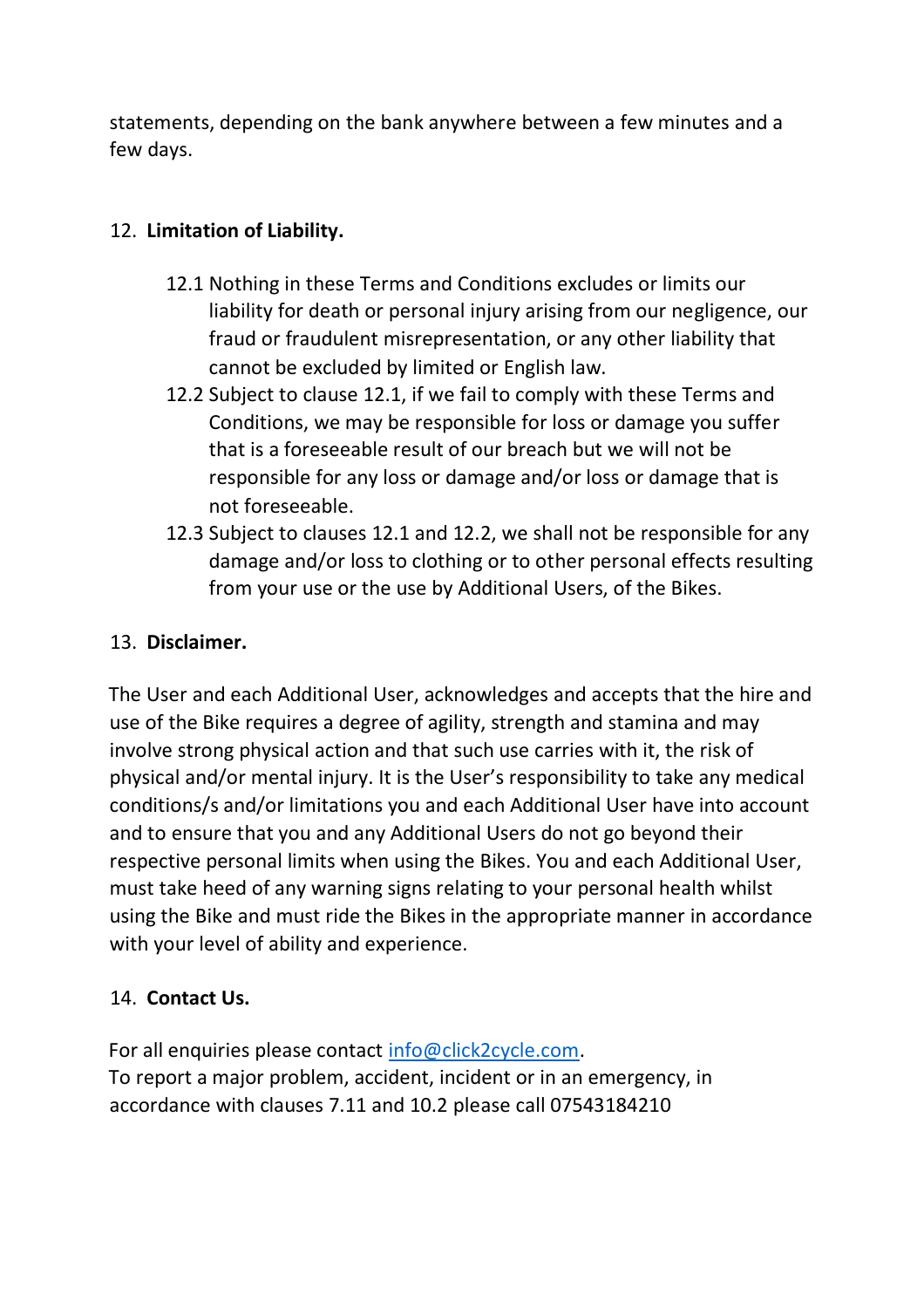All enquiries and complaints will be recorded and dealt with in accordance with our complaints handling policy.

### 15. **Privacy Policy.**

Your privacy is important to us. You can view our privacy policy here.

#### 16. **Other Important information.**

16.1 **Variation.** We may vary these Terms and Conditions by updating them at any time.

These Terms and Conditions will apply to the exclusion of any other terms that you seek to impose or incorporate, or which are implied by trade, custom, practice or course of dealing.

- 16.2 **Even if we delay in enforcing this contract, we can still enforce it later.** If we do not insist immediately that you do anything you are required to do under these Terms and Conditions, or if we delay in taking steps against you in respect of the breach of these Terms and Conditions, that will not mean that you do not have to do those things and it will not prevent us taking steps against you at a later date.
- 16.3 **If a court finds part of these Terms and Conditions illegal**, the rest will continue in force. Each of the clauses of these Terms and Conditions operates separately. If any court or relevant authority decides that any of them are unlawful, the remaining clauses will remain in full force and effect.
- 16.4 **Entire agreement.** These Terms and Conditions constitute the whole agreement between you and us and supersedes all previous agreements made between you and us relating to its subject matter. You acknowledge that is using the Bikes, you have not relied on, and shall have no right or remedy in respect of any statement, representation, assurance or warranty (whether made negligently or innocently) (other than for breach of contract). Nothing in this clause shall limit or exclude any liability for fraud.
- 16.5 **Transfer of your rights to someone else.** You may only transfer your rights or your obligations under these terms to another person if we agree to this in writing.